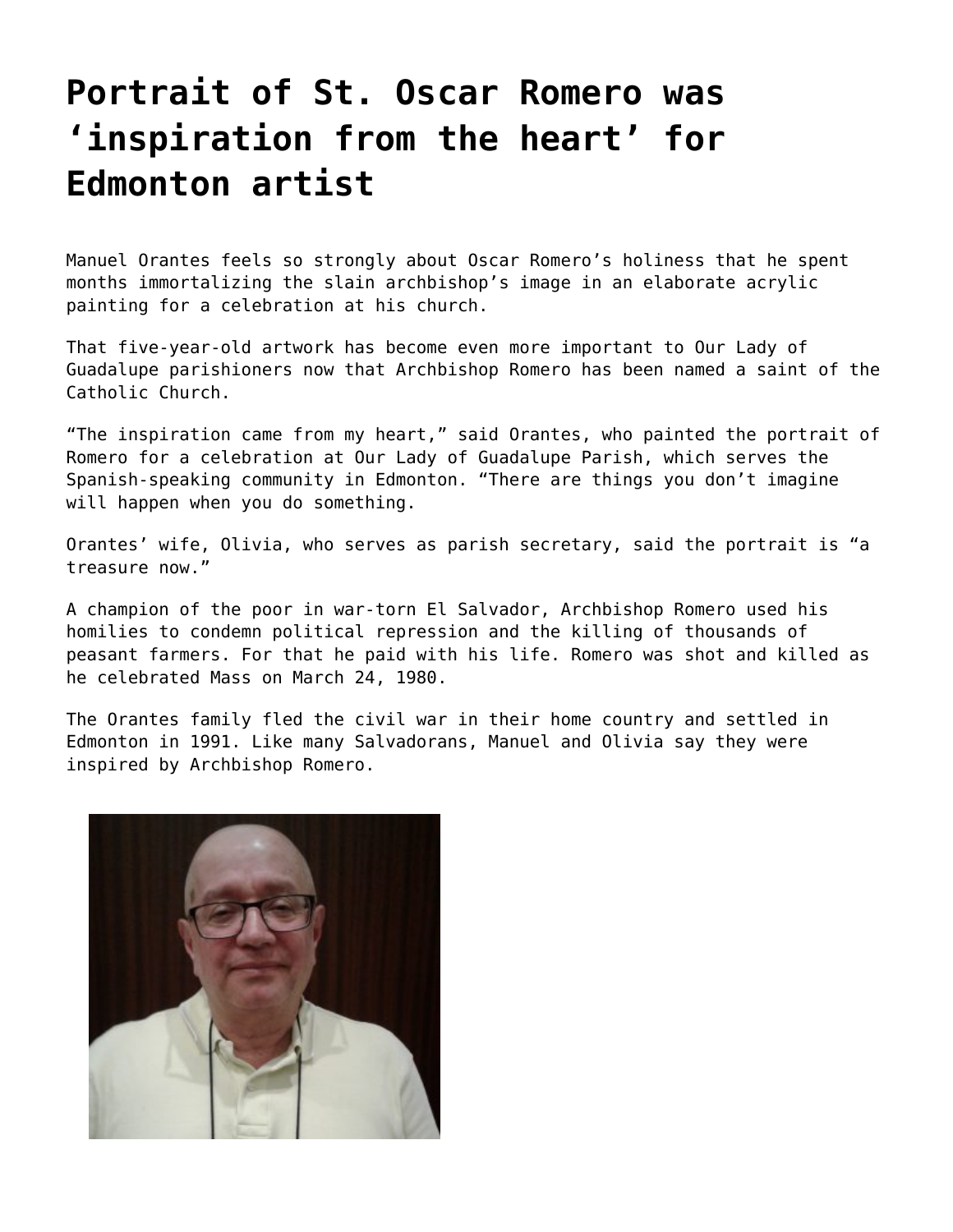## **Jose Alberto Gonzalez**

For fellow parishioner Jose Alberto Gonzalez, the connection is especially deep, because he knew Romero personally.

"Romero was a humble person with a great faith and steel-like determination defending the rights of the Salvadoran poor people," Gonzalez said. "He advocated against the right-wing government repression with our people."

Gonzalez helped organize a group of 29 delegates from Edmonton, including staff from Blessed Romero high school, to attend the canonization of St. Oscar Romero at the Vatican on Oct. 14. Cheering "Romero! Romero!" they were among more than 70,000 people who attended the Mass in St. Peter's Square. Pope Paul VI and five others were also named saints of the Church.

"It was so amazing to see many big and small (blue) Salvadoran flags waving, and blue hats flying when Pope Francis declared Romero a saint," said Gonzalez. "Finally his martyrdom, teaching and thinking have been vindicated."

In the crowd were many of the farmers Romero had championed when he was alive, Gonzalez said.

"The cost of the trip was two or three times what they may earn annually. They came to honour his memory."

It's Romero's advocacy for the poor – and his own humility – that the Salvadoran community in Edmonton remembers and honours.

"He was not wearing any fancy stuff at the end because he was in the countryside, helping the poor people," said Ana Barczak, whose journalist father had boxes of photographs of Romero which were burned by the Salvadoran military. "He was very brave to do what he did, because he didn't think of his life."

Supporters of the social justice icon believe his canonization was delayed because of his activism.

"This ceremony was the result of a long battle with members of the very conservative sector of our Catholic Church to get Oscar Romero canonized," said Jose Gonzalez.